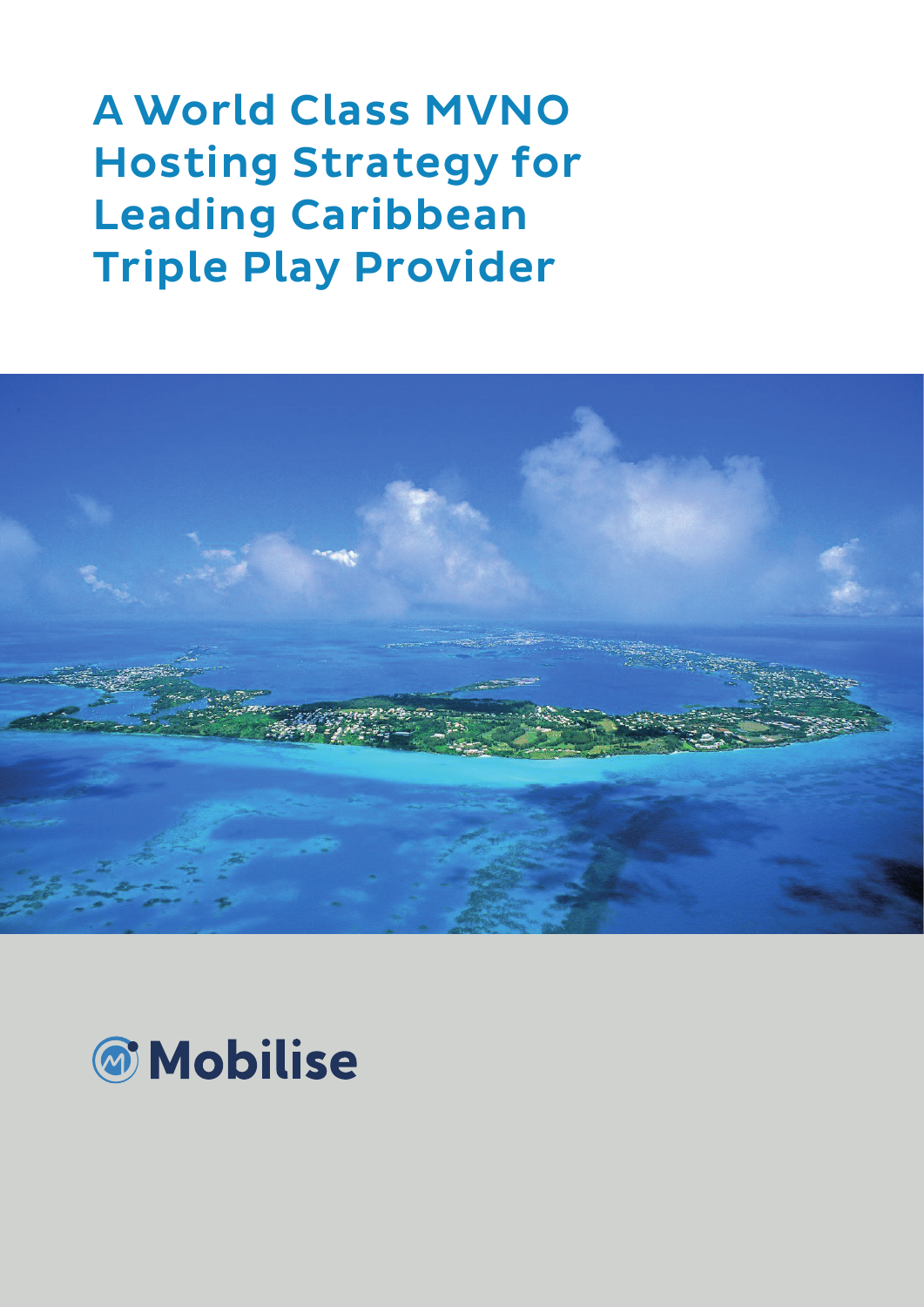When Caribbean triple play operator One Communications wished to open up its mobile network to new MVNO opportunities, it needed the best possible strategy to achieve commercial and technical objectives while complying with telecom regulations. By harnessing the strategic expertise of Mobilise Global, One Communications was able to design and activate a sustainable MVNO hosting strategy perfectly suited to the unique needs of the local market and drawing on international best practice.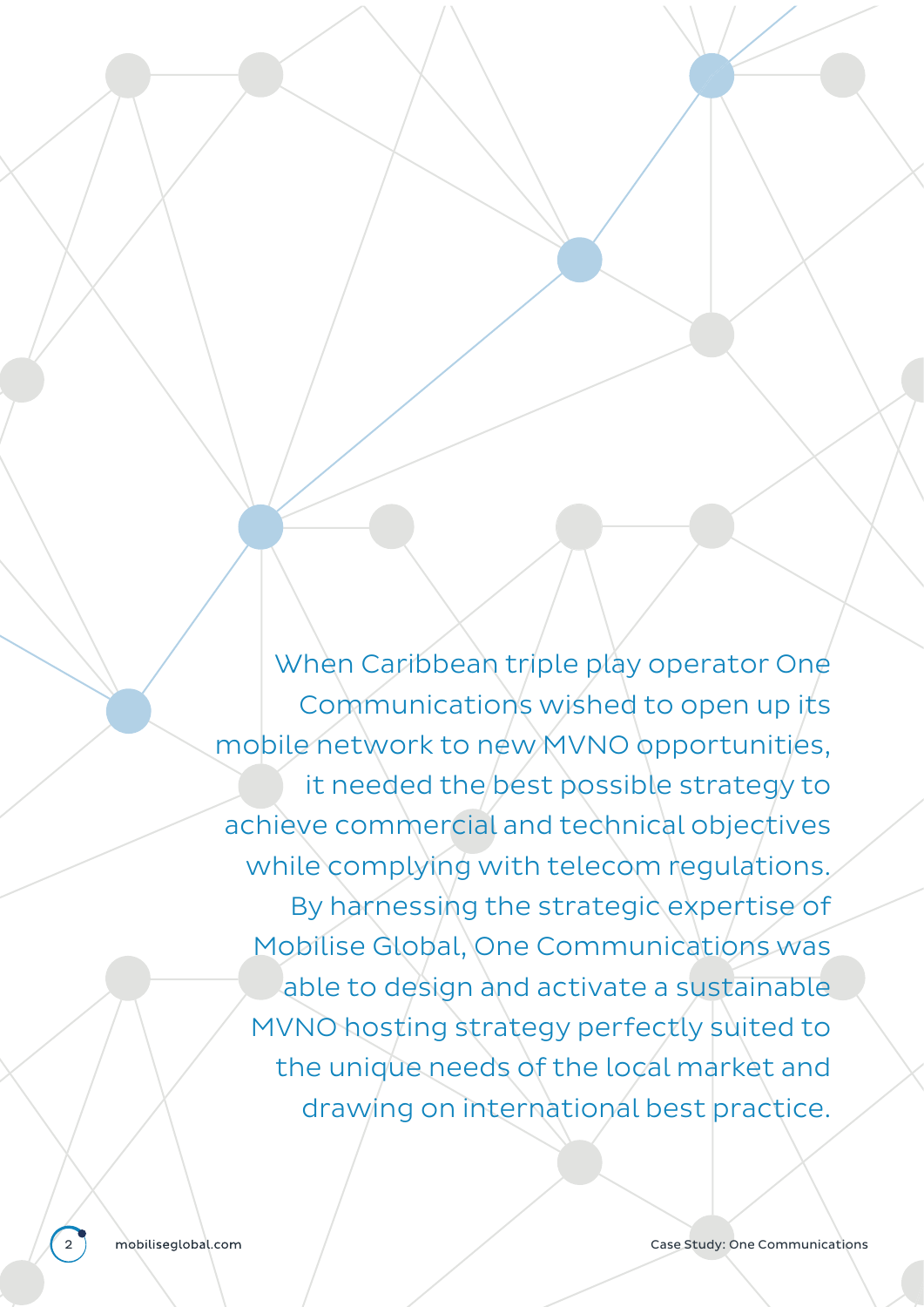## The Challenge



One Communications (One) is a leading mobile, internet and cable TV triple play provider serving residential and business customers throughout Bermuda and the Cayman Islands. Following the introduction of new telecom regulations in 20XX liberalising MVNO access to mobile network infrastructure, One called upon Mobilise Global to advise on the optimum strategic response.

Within an ever evolving regulatory and competitive environment, we wanted to ready ourselves for the potential hosting of MVNOs on our network. With Bermuda being a relatively small mobile market, we needed to design an MVNO hosting solution that was viable for One Communications, both technically and financially, and also sustainable for our MVNO partners.

Said Frank Amaral, CEO of One Communications.



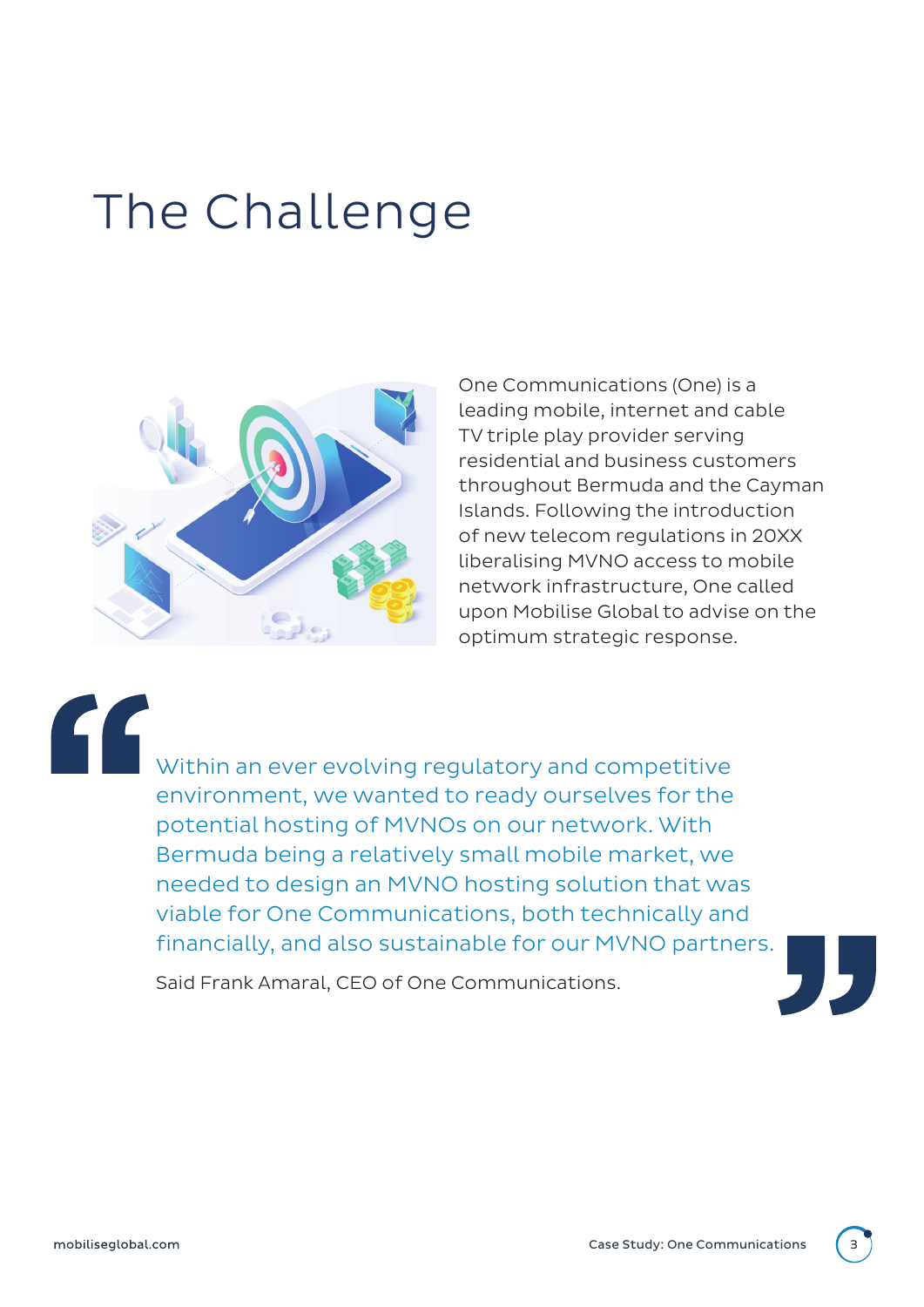## The Solution

The primary objective for Mobilise was to present One with a complete appraisal of challenges and opportunities – both commercial and technical – in the context of international examples.

This would take the form of a detailed report setting out the various options available to One in onboarding and hosting MVNOs on its mobile network; thereby fulfilling its regulatory obligations while at the same time enabling world class, differentiated services in the local market.



As part of the analysis, Mobilise provided background on the current MVNO market, identified historic key success factors for MVNOs and summarised the recognised technical and commercial approaches employed by mobile operators when hosting MVNO partners.

At the heart of the report were a series of strategic recommendations conceived by Mobilise, based upon years of global experience with mobile operators and regulators around the world. These outlined hosting options that One Communications could select from depending on the specific requirements of individual MVNO partners, and other considerations.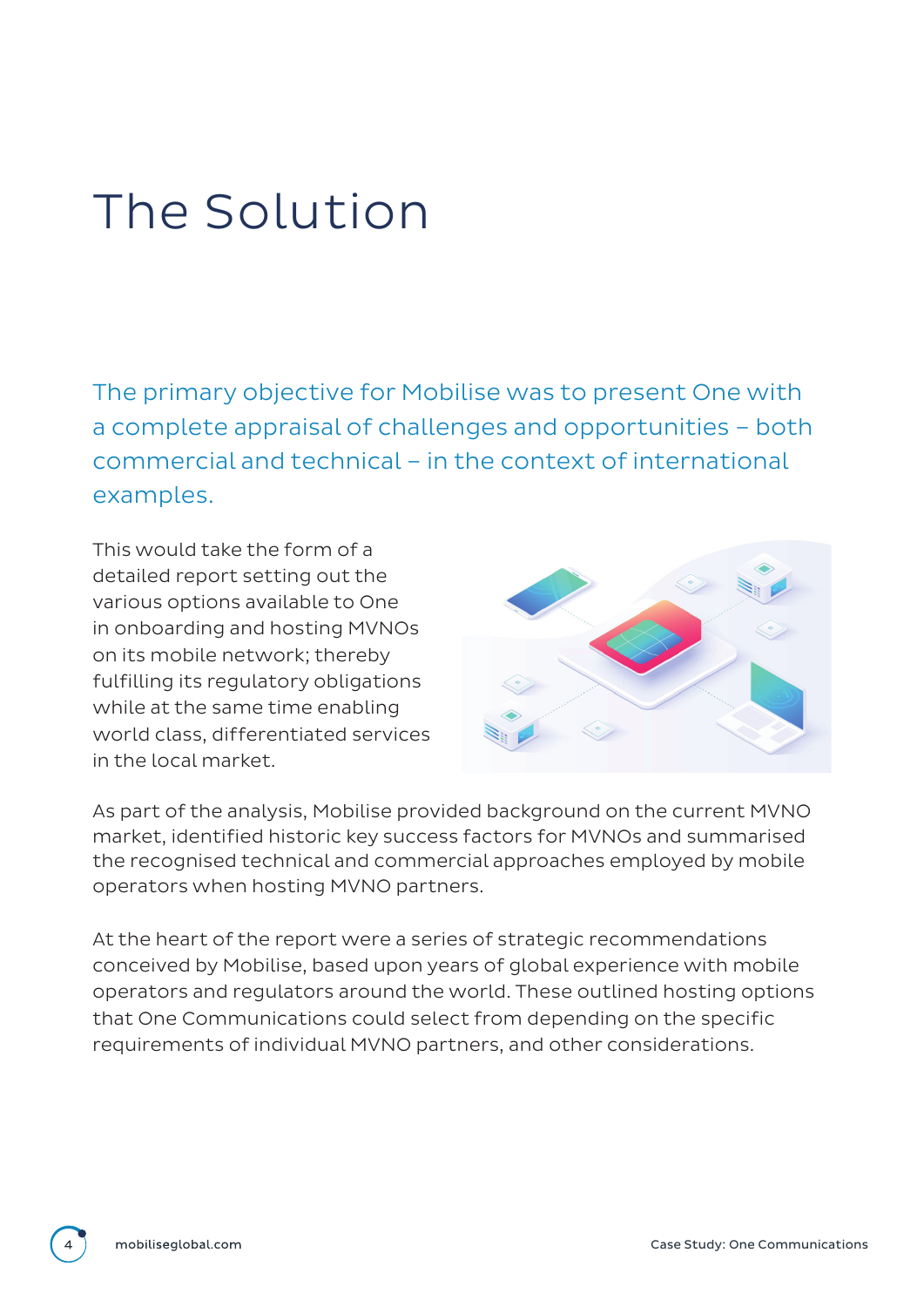## The Results



Mobilise provided One with the necessary expert insights to help shape a strategy to drive unique and innovative services to its MVNO customers. The report findings allowed One to create a best practices baseline for negotiations with potential MVNO partners and for lobbying the local regulator.

The scope of the analysis crucially included both the technical and commercial functions of facilitating MVNO access to the One network.

Mobilise was instrumental in helping us to understand MVNO best practices through their international experience whilst also helping us create a template for onboarding MVNOs to our network.

Said Frank Amaral, CEO of One Communications.

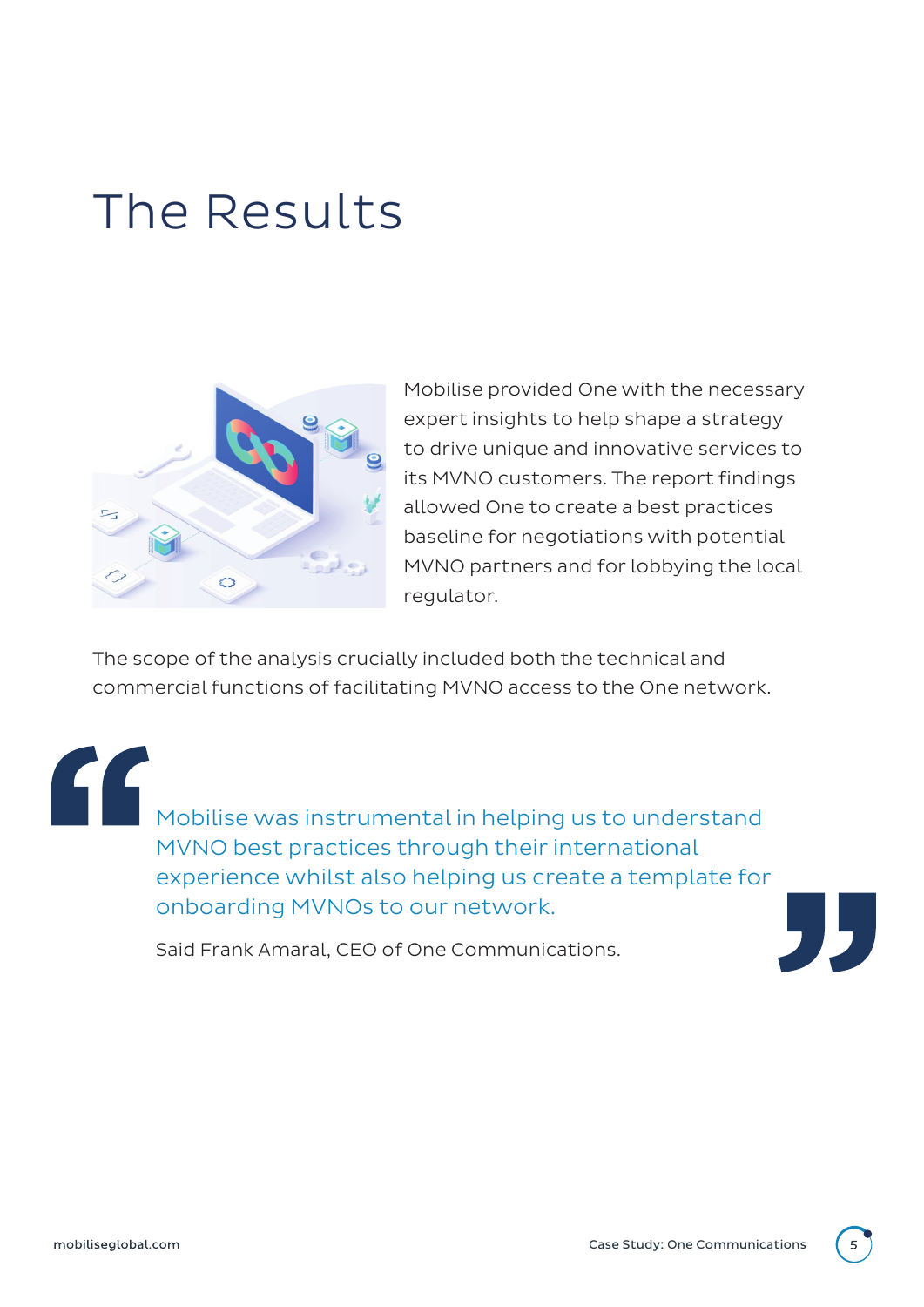## About Mobilise

Founded in 2011, Mobilise is a leading provider of SaaS solutions and consultancy services with a strong track record, deep industry knowledge and a team of specialists. We support our clients in building and executing transformational strategies.

Mobilise's core expertise is in providing software solutions and end-toend consultancy supporting companies who are looking to enter the telecommunications market or to build a mobile strategy. Our wide range of services includes regulatory lobbying, business casing, proposition development, sales and marketing strategy, technology strategy, commercial negotiations, business process creation, project management and overall project governance.

More at **www.mobiliseglobal.com**.